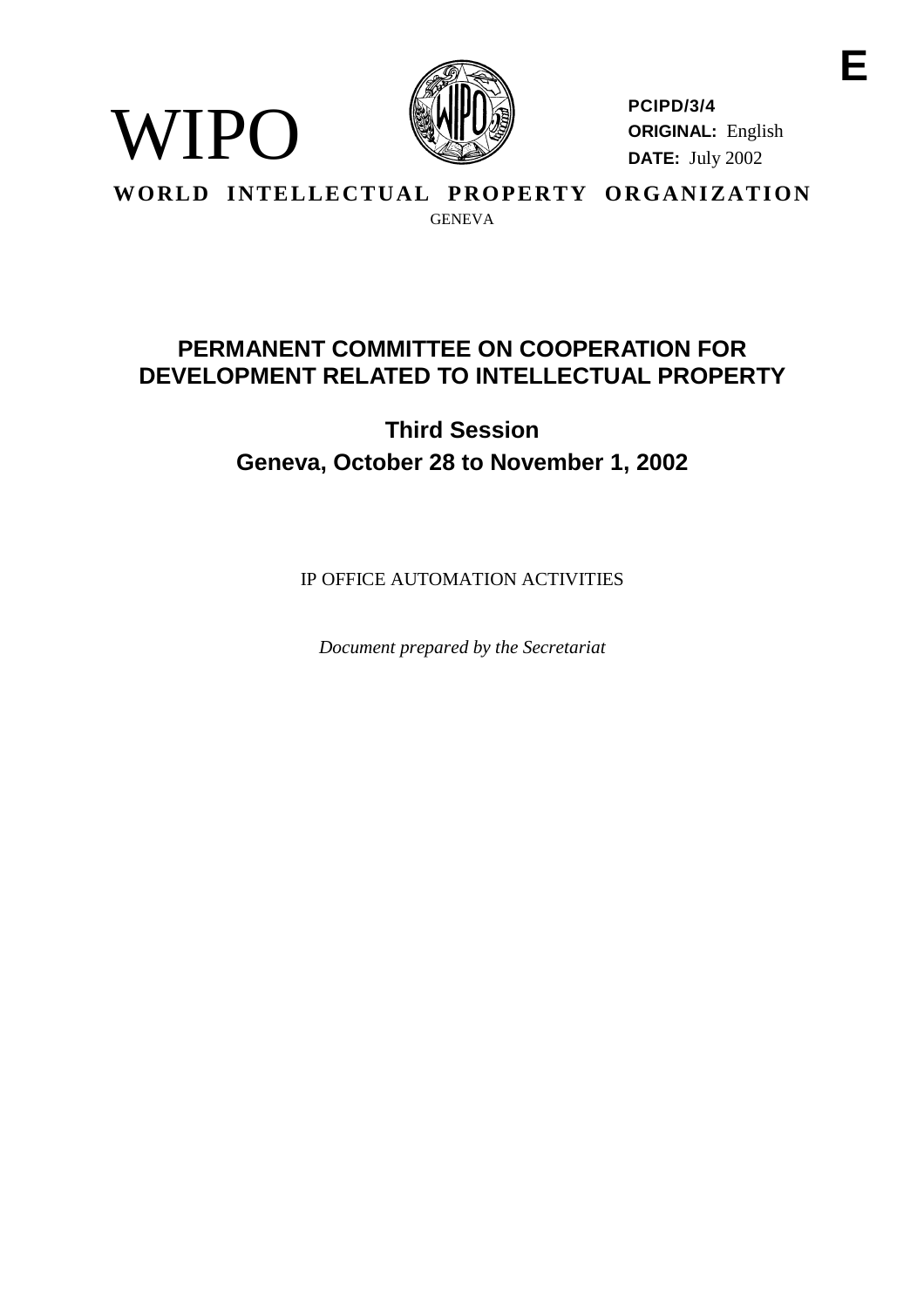### PCIPD/3/4 page 2

### I. INTRODUCTION

1. Information technology plays a critical role in the development of skills and competence to manage the generation, valuation, protection, dissemination and exploitation of intell ectual property. To harness the use of this technology, the World Intellectual Property Organization provides automation assistance to Member States and relevant governmental and intergovernmental organizations.

2. Automation assistance has been handled in WIPO across several main Programs, in particular, the Cooperation for Development Sector and the Division for Cooperation with certain Countries in Europe and Asia.

3. In the past, automation assistance in most regions had been mainly in the form of,

(a) Provision of equipment, software, and technical training to the Intellectual Property Offices (IPOs);

(b) Technical assistance to societies for collective management of copyright and related rights (Societies).

4. The nature and complexity of IPO automation activities has evolved and grown with the rapid and wide -ranging developments in information and communication technologies. Requests for assistance from Member States now go beyond the simple provision of stand-alone workstations to the need for broader automation solutions for their core business processes, that are in line with related international developments.

5. With the deployment of WIPO's own major IT initiatives like the WIPO NET, IMPACT, PCT-SAFE(E-Filing), Intellectual Property Digital Librarie s(IPDL) and Distance Learning, thereisagrowing need to closely coordinate and align IPO automation activities with these developments to enable Member States to benefit from common strategies, standards and interfaces.

6. In recognition of this, the IPO ffice Automation Division was established to strengthen and further improve the automation assistance that WIPO provides to Member States.

7. This document presents an overview of the automation assistance provided by WIPO since the establishment of this new Division by the nature of its activity.

# II. IP OFFICE AUTOMA TION DIVISION OVERVI EW

8. The role of the IP Office Automation Division is to provide a policy framework, coordination and guidance to the automation activities and execute the mandate of the ne wly created Sub -Program 12.4 of the Program and Budget 2002 -2003. Its activities include:

- (a) Development of a policy framework for automation assistance;
- (b) Coordination and harmonization of automation activities across all regions;
- (c) Assessment, planning, deployment and follow -up of automation activities;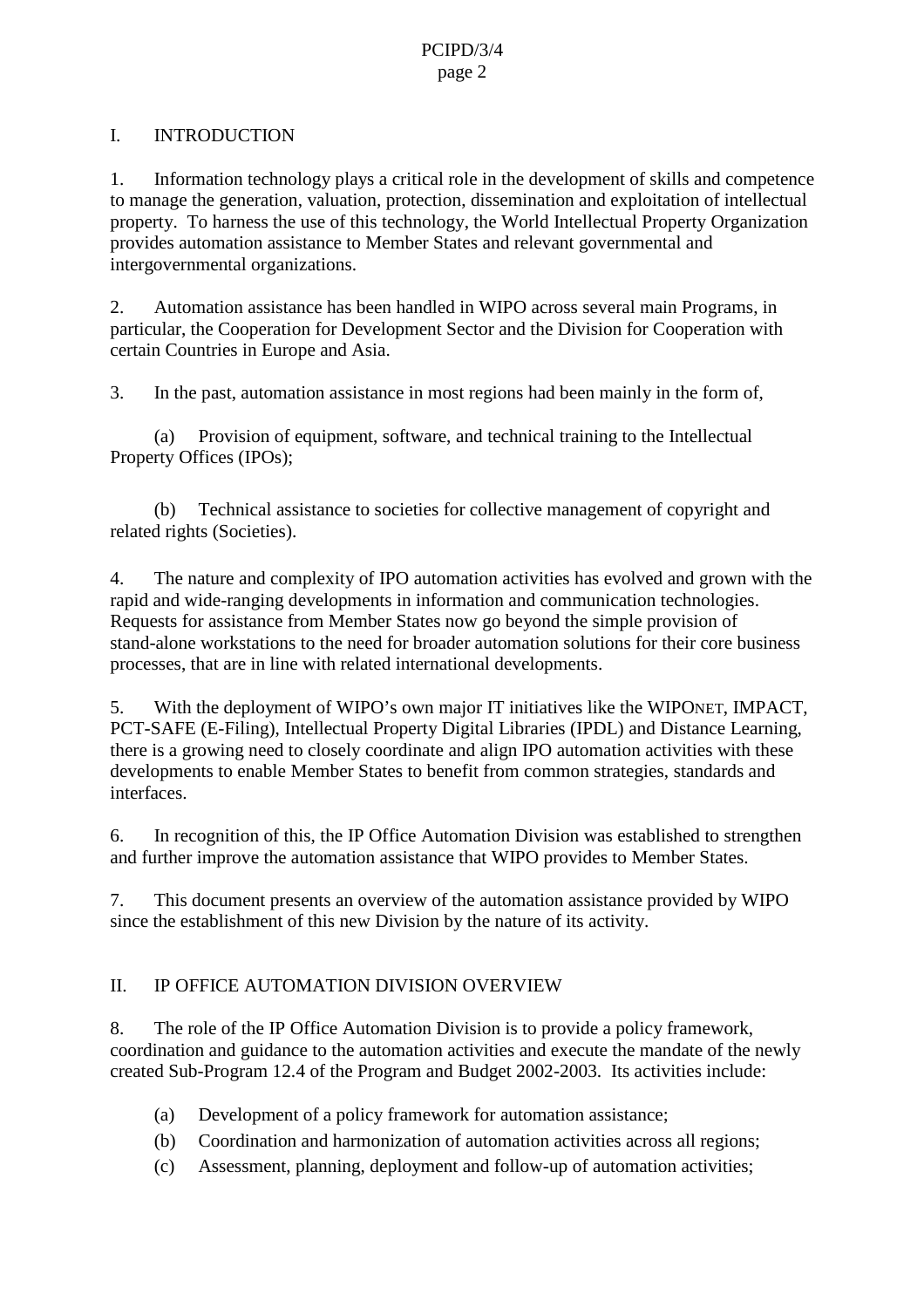# PCIPD/3/4

#### page 3

- (d) Provision of training and technical supports tructures for sustainability;
- (e) Automation advice and guidance;
- (f) Coordination and alignment of automation activities with WIPO's IT projects;
- $(g)$  Development of an automation database and we bsite.

# III. IPOFFICE AUTOM ATION ACTIVITIES

# A. Policy Framework Development

9. Working jointly with the Cooperation for Development Sector, an initial policy framework for carrying out automation activities has been developed and implemented. This framework builds upon WIPO's collective experience in delivering automation assistance to the countries, drawing on the successes and the lessons learned and takes into consideration the existing situation, the cha llenges faced and the increasing demand for more comprehensive automation solutions.

B. Coordination and Harmonization

10. Mechanisms have been established within the International Bureau to facilitate coordination of automation related activities for IPOs. This has helped in getting a global perspective of WIPO's efforts in this area and intaking a holistic organization -wide approach for IPO automation solutions.

11. WIPO automation activities for IPOs are carried out with the help of local technical consultants based in the regions. Currently, consultants are based in Latin America and the Caribbean, Africa and Arab Countries. These consultants are coordinated by the IP Office Automation Division. This has facilitated the sharing of experiences and skills indeveloping better automation solutions for IPOs.

12. Information on best practices, relating to IPO business processes or to automation deployment, are being coordinated and shared for the benefit of the IPOs.

13. Provenautomation systems developed by WIPO i none region are being tested for deployment in other regions in terms of functionality, adaptability and language support. This would potentially lead to significant savings incosts and deployment time as well as to ensure the expected benefits that com efrom a tried -and-tested automation solution. Such options will be further explored in the future.

14. Initiatives have been taken on possible use of the WIPO NET Kit computers for IPOffice automation projects and use of the WIPO NET Data Center for providin gautomation related servicestoIPOfficesincludingdistributionofsoftware upgrades, online technical support and access to IP Office Automation database and web site. In some IP Offices visited by the IPO Automation Division, where the deployment of WIPONET Kits had taken place, steps were taken to relocate the Kits to make them more accessible to staff.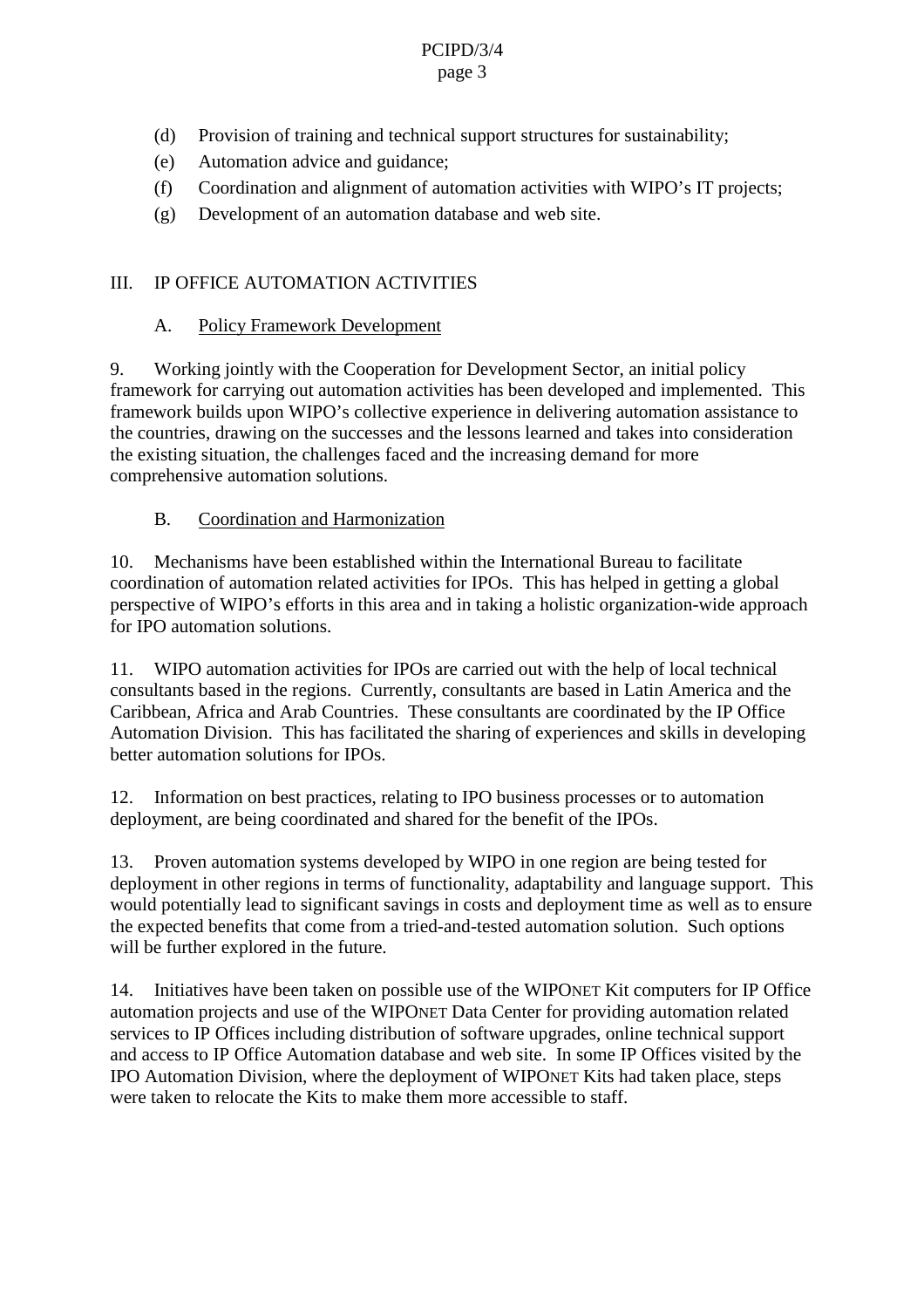#### PCIPD/3/4 page 4

15. Discussions are in progress with the PCT -SAFE (E-Filing) project to study the interfacing of the IPO automations vstems with the PCT -SAFE software being developed.

#### C. Automation Activities

16. Successful deployment of automation projects has a significant impact on the modernization of intellectual property offices, many of which are paper based and donot have adequate technical tools and infrastructu re. However, the reare certain constraints and limitations faced indeploying these projects. Though these vary from region to region and from country to country, efforts are being made to ensure that these considerations are addressed adequately to real ize the full potential of such assistance.

17. In the Arab Countries region, automation projects are being implemented in several IPOs. The automation solution is based on a standard software model, developed in the region, that can be easily customized to the specific requirements of individual IPOs. To strengthen these ongoing automation projects, a decision was taken to employ one of the developers of the standards of tware being used, as a full -time technical consultant to be based in the region. This ha ssignificantly helped in speeding up the automation deployment at the IPOs and in providing the training and subsequent technical support to them. Four IPOs in the region (Algeria, Egypt, Oman and Syrian Arab Republic) have acknowledged completion of the irautomation projects and a few more are expected to be completed in the near future.

18. In the Africa region, automation projects have been launched in IPOffices of six pilot countries (Ethiopia, Kenya, Lesotho, Namibia, Nigeria and Zimbabwe). Most of the seOffices are for Patents, Trademarks and Industrial Designs and their sizes vary from about 20 to 100 staff. Preparatory planning missions were undertaken between April and May 2002 to these Offices. Deployment of automation projects for these IP Offic es will follow the general strategy and will be based on appropriate technologies and a basic software model that can be customized for each IPO to incorporate its legislation, rules and procedures, work flow, official documents and publication requirement s. The software functionality will initially include processing of Trademarks, which constitute the main workload in small to medium sized IP Offices. Automation of processing the Patents and Industrial Designs will be included in the next phase. Beside sthese of tware component, the projects will cover the IT infrastructure requirements, the data capture of active archive records, training and technical support. The projects are currently inearly planning stages.

19. In the Latin American Countries, the ma incooperation activities on IP Office automation included, *interalia*, assessing the needs and preparing proposals for the development and the upgrading of automated systems, in particular, the storage, retrieval and search of graphic information; advisi ng on the upgrading of current computer networks; drafting technical specifications; supporting the interested IP Offices on the elaboration and production of IP information products; formulating recommendations on the elaboration of homesites and web pages in Internet, and on the use of Internet and/or private virtual networks, for the exchange of information among such Offices and for on -line access to information contained in their data bases; advising on the preparation and standardization of IP da tacollections and on -line information services to be made accessible through WIPO NET. As a result, seven missions on automation were organized in this period to the following countries: Colombia, Costa Rica, Dominican Republic, El Salvador, Guatemala, a nd Paraguay.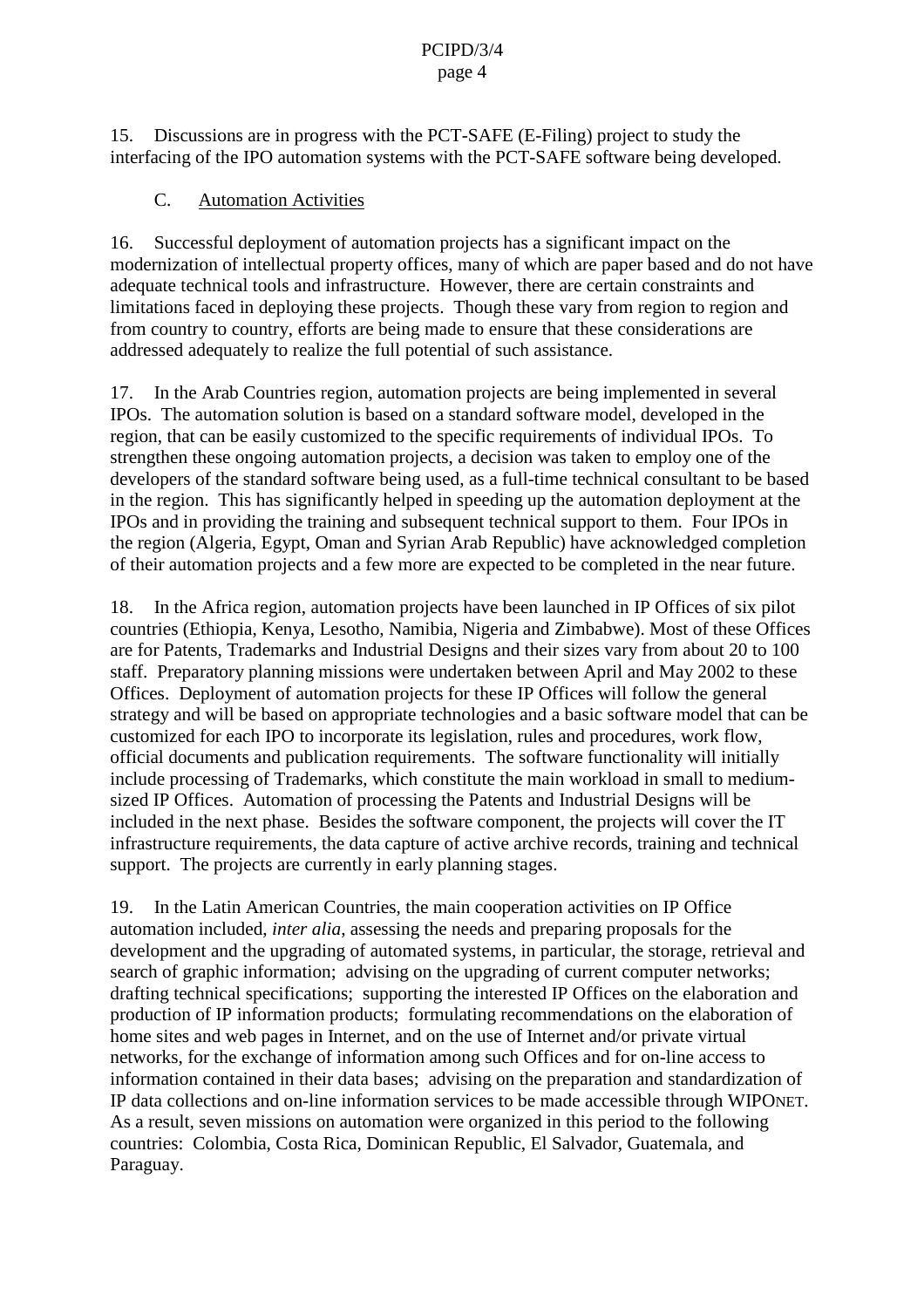20. Following the Ministerial Resolution adopted by the Ministers responsible for Intellectual Property at the Ministerial -Level Meeting on Intellectual Property for Caribbean countries, held in Saint Lucia, from October 12 to 13, 2000, WIP Ocontinued the development and execution of the WIPO Regional Information System Development Project for Caribbean countries. As a result, in December 2001 and March 2002, the first version of the Trademarks System developed by a WIPO consultant was installed and configured according to the needs of the IP Offices of Barbados and Trinidad and Tobago, respectively. In addition, a CD -ROM demoversion of the Trademark System, together with a sample database and extensive help, was made available to the Cari bbean IP Offices to allow their staff to performall main data entry and search functions. The Installation of the System in other Caribbean countries will continue during the second half of 2002 (IP Office of Jamaica in August), as soon as the conditions for its installation and testing are met by the concerned Offices with the assistance the International Bureau. Finally, it is expected that in the fourth quarter of 2002, the design and development of components of an automationsystem for patents and t he development of tools allowing to perform searches on the trademarks and patents databases via the Internet will start.

21. In the Asia and the Pacific region industrial property automation projects involving integrated solutions are being implemented in order to enhance efficiency of internal operations as well as facilitate and promote use of the industrial property system by the user community. These projects which are under implementation have been recently completed in Bangladesh, Democratic People 's Republic of Korea, India, Mongolia, Sri Lanka and Thailand. Inaddition, Nationally Focused Action Plans (NFAPs) with a broader objective of strengthening and modernizing intellectual property systems and enhancing public outreach invariably include au tomation components as an essential component of the project. Such is the case in the NFAPs of Iran (Islamic Republic of), Pakistan, the Philippines, Singapore and the Regionally Focused Action Plan (RFAP) of the South Pacific Forum countries.

22. An ass essment and deployment planning of the automations ystem for collective management of copyright and related rights is in progress, in particular the one used in the Africa region, known as AFRICOS. It is currently deployed in a few collective management societies in Africa and several more in the region have requested it. The Russian Authors Society has also requested it for possible use by its neighboring countries and other regions have also expressed interest. The systemis currently being assessed for restability, scalability, language adaptability, compatibility with international systems, training, support and resource requirements to sustain further deployments.

23. A review of existing automation activities was done and initiatives were taken in section of the veral countries across the regions to coordinate, consolidate and improve them. The nature of these initiatives included eployment of automation projects, evaluation of proposals, technical advice and oversight, assessment and analysis of IPOffice needs, incorporation of proven systems and best practices and addressing of sustainability issues.

### D. IP Office Automation Database and Web Site

24. Workisinprogressforthedevelopment of an IPO automation database and we bsite that will serve as a reposit or y for institutional experience and knowledge relating to automation activities and aid in their improved planning and execution. At this stage, some testing and data capture is inprogress. One service for online updating of the Annual Technical Report s (ATRs) by IPOsis completed and was demonstrated recently at the